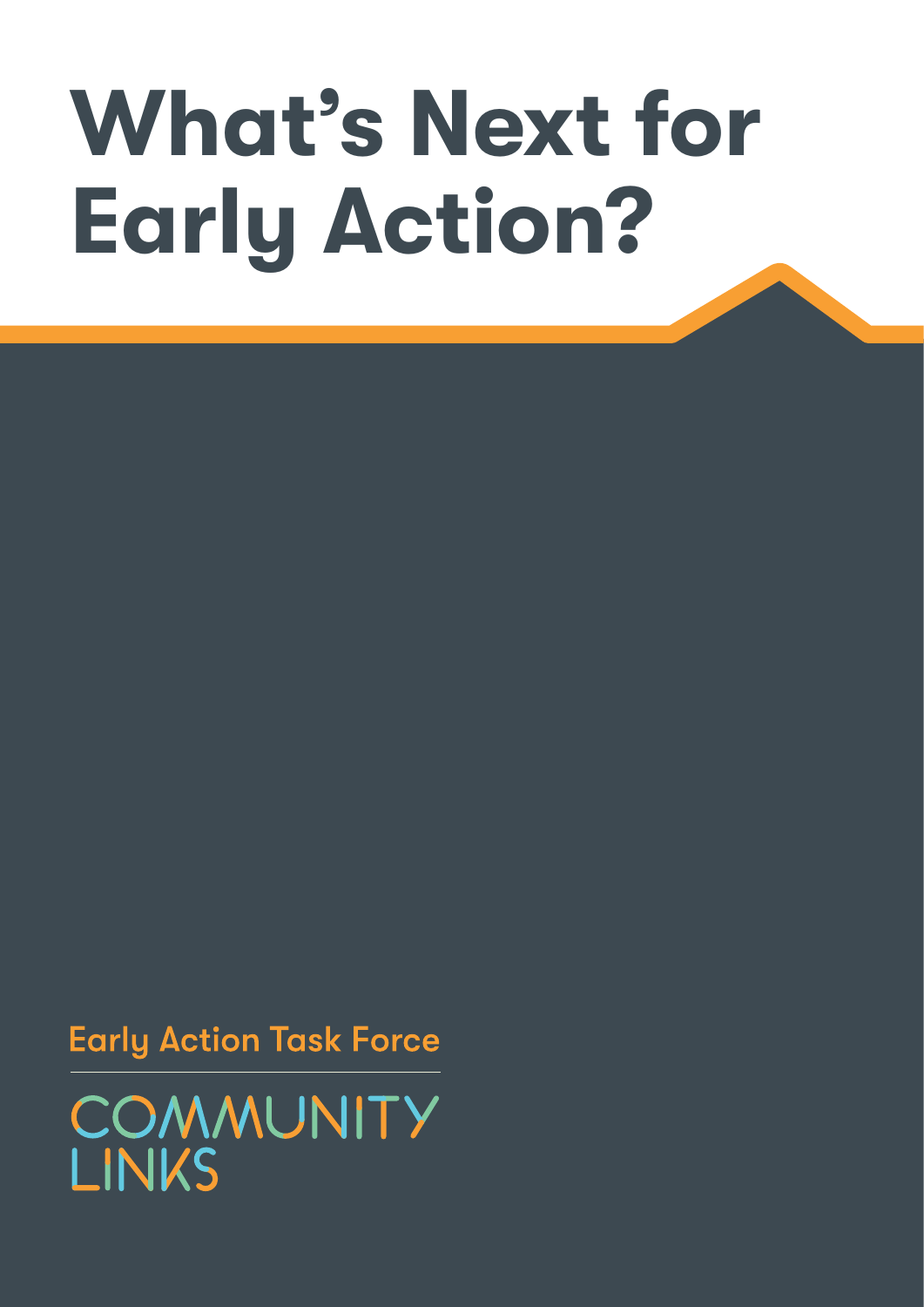**Many of the social and** institutional foundations of a preventative society that existed in 2011 have since been eroded, and the need for a shift towards Early Action is now greater than ever.

## Acknowledgements

We would like to thank everyone who helped make this report possible. This includes the Big Lottery Fund, who funded the report and has offered on-going support for our Early Action work. We would also like to thank BritainThinks for sharing their exciting research on public opinions around Early Action. Finally, we would like to thank all of the members of the Early Action practitioners network who answered the survey and took part in interviews.

Certainly, on one level, we have come a long way. Research by BritainThinks shows that the general public are increasingly able to understand the benefits of Early Action and would be supportive, in principle, of a shift towards working more upstream.<sup>1</sup> The importance of prevention is also increasingly reflected in government strategy. The new Health and Social Care Secretary Matt Hancock, for instance, has announced that "prevention" will be one of his top three priorities for health and social care.<sup>2</sup> "Early intervention" has similarly been highlighted as a key approach to tackling serious youth violence this year in the Home Office's Serious Violence Strategy<sup>3</sup> and Mayor of London's Young Londoners Fund.<sup>4</sup>

# Early Action today

Looking back over the seven years since the publication of The Triple Dividend by the Early Action Task Force (EATF), our progress towards a society that prevents problems from occurring (rather than simply treating their symptoms) has been an uneven road.

However, many of the social and institutional foundations of a preventative society that existed in 2011 have since been eroded, and the need for a shift towards Early Action is now greater than ever. Eight years of austerity have seen drastic cuts to much of the vital social infrastructure on which Early Action approaches are often built, with the axe falling particularly hard on services and organisations at the preventative end of the spectrum, such as libraries, youth services and Legal Aid. As upstream safety nets have been removed, the demands of an overworked and ageing population have increasingly fallen on already pressurised acute services, none more so than the NHS. Early Action, in this sense, is not just about prevention, but also about doing things sustainably and efficiently.

Yet not only is it increasingly imperative that we implement methods of reducing demand on a creaking public sector, but time is increasingly short to prepare for and act on the challenges of the future. Climate change, increasing automation and low economic productivity are all issues that the UK must give greater attention and investment to in the coming years, yet much of the necessary infrastructure, planning practices and budgeting methods needed to prevent problems effectively are yet to be put in place.

That being said, the present moment represents a significant opportunity to take the Early Action agenda forward and work towards building this preventative society. The Prime Minister's recent announcement of the "end of austerity" and lifting of the local authority borrowing cap suggest that significant investment may be on the horizon for public services and social infrastructure.<sup>5</sup> Greater devolution in England and a renewed focus on place-based working in the government's Civil Society Strategy signal a new emphasis on community empowerment, pooled budgets and collaborative working.<sup>6</sup> The potential redeployment of funds from dormant accounts and from EU structural funds represent an opportunity for cross-sectoral investment in new,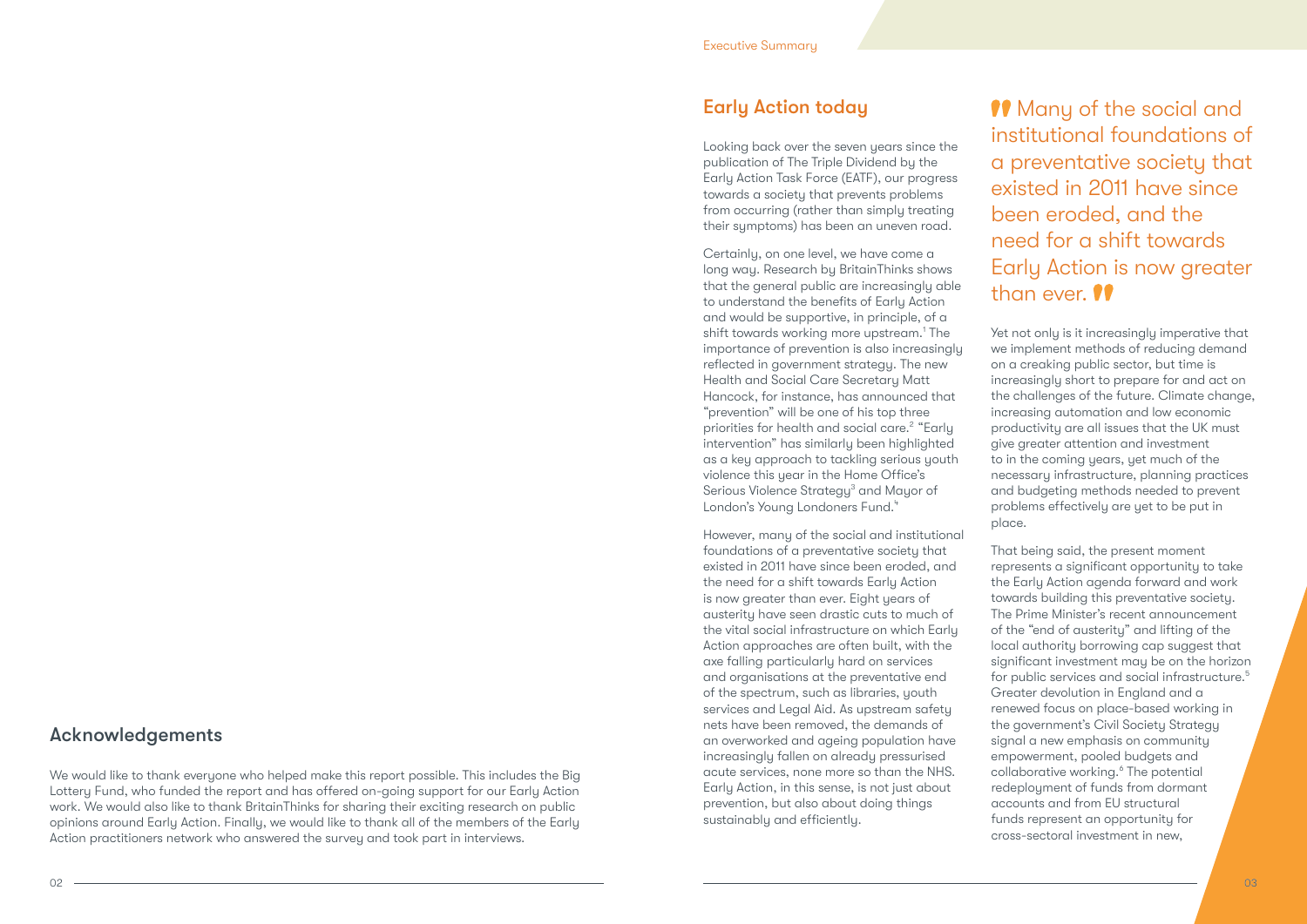# The audit: key findings

It was against this backdrop that we undertook an audit of our Early Action practitioners network. We surveyed the network members about the support they need to implement Early Action and received 58 responses. We highlight the key findings here:

- The largest subset of respondents (31%) felt that the largest barrier to implementing Early Action concerned the lack of an evidence base for specific interventions. More people identified this barrier than funding for Early Action interventions. Unsurprisingly, then, 58% of respondents expressed interest in training sessions on making the case for Early Action programmes/services.
- Respondents expressed a high level of interest in joining local or themed networks: 89% said they would be interested in joining a network like this, and 57% said they would like to be part of both network types.

# Next steps

Our plans are divided into two phases.



#### **Current phase:**

innovative ways of working. Furthermore, Early Action can play a significant role in defining what might be understood as the "new common sense": an economic model which, as the Institute for Public Policy Research (IPPR) Commission on Economic Justice has argued, would enable more people and communities to share in the spoils of prosperity. $^7$ 

- We are currently designing a training programme for voluntary organisations in the Early Action practitioners network. In response to the survey findings, continuing to build an evidence base and making a case for Early Action will form part of this training. We will also work with members of the practitioners network to develop local and subjectthemed networks. Our aim is to develop a network of regional Early Action hubs that can disseminate best practice and Early Action learning locally.
- We will continue to develop ideas that are new to the UK; as before, some of these will draw on good practice from other fields or from elsewhere in the world. We will maintain a programme of two publications a year, sharing and developing these ideas at appropriate events to disseminate and promote them.
- A reconstituted EATF will continue its work to influence national and local government policy at the highest level. This will include continuing our work with contacts in Whitehall and the Treasury whilst also seeking to expand our contacts base with governments in Cardiff and Edinburgh, and with devolved Combined Local Authorities around England.



It is at this crossroads that the EATF now finds itself. Whilst we are not quite yet at the tipping point, we believe that our plan of work for the next phase will help us to take several significant steps forwards towards making Early Action not just common sense, but common practice.

#### **Next phase:**

• We are seeking to expand and develop regional EA networks. The EATF aims to develop regional Early Action hubs that can disseminate the benefits of Early Action locally and begin promoting a decentralised, polycentric shift towards upstream investment. In response to the findings of our audit, these hubs will be focused around regions outside of London & the South East, and will be developed with local partners in Scotland, Wales, the West Midlands, North West and North East England.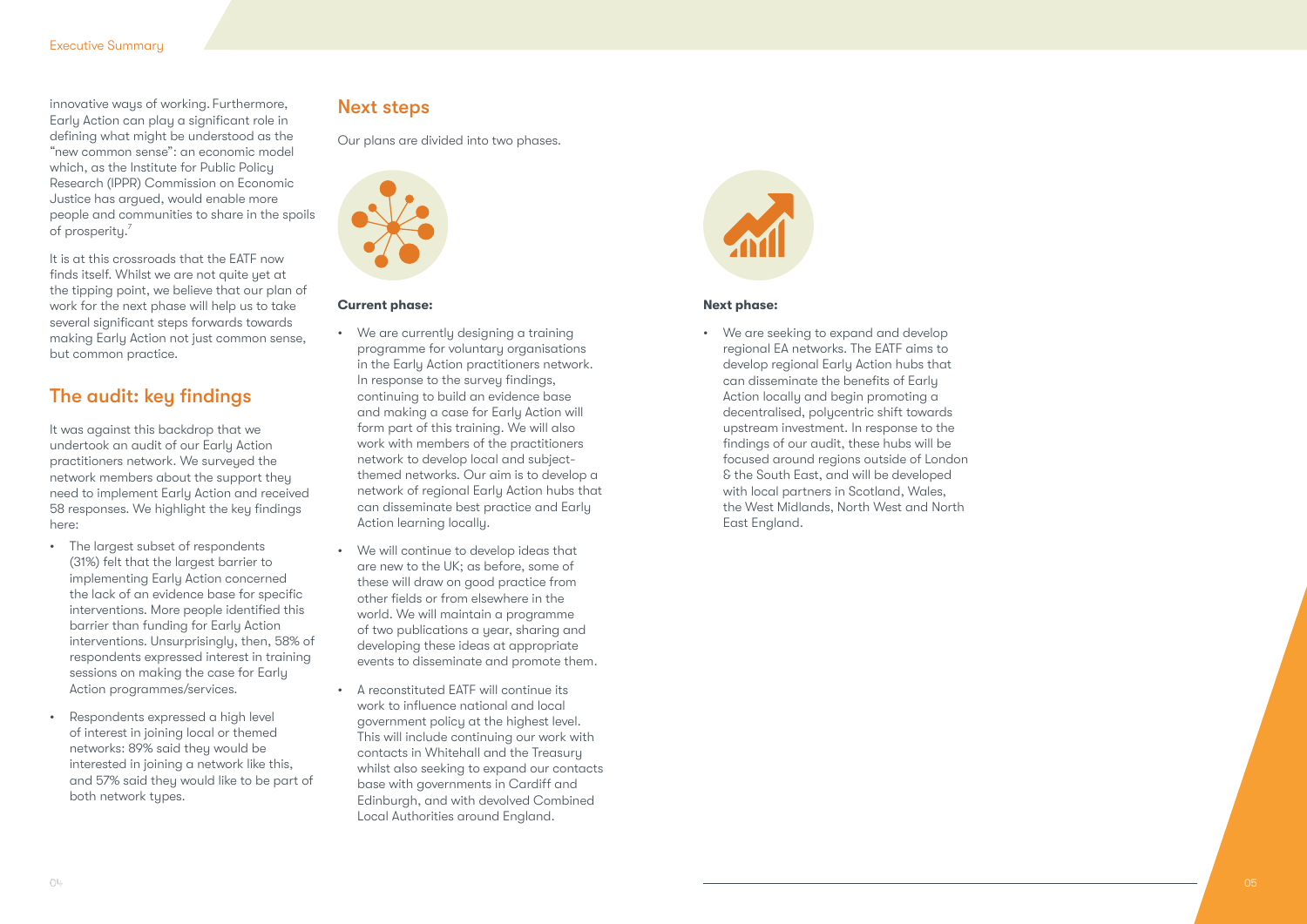# The story so far

Community Links established the EATF in 2011. The Coalition government had just been elected, the Field and Allen reviews had been commissioned and a "Big Society" programme had been promised but the details were unclear. At the same time, the austerity agenda was threatening to make deep cuts in government spending with immediate effects on the voluntary sector and on the communities we serve. It was a time of uncertainty for the sector, with some grounds for hope and a lot to be worried about.

The EATF was established to address the question: "How do we build a society that prevents problems from occurring rather than one that, as now, copes with the consequences?" It was a group of leaders from across all the sectors – voluntary, statutory, private and academia.

## **Early building**

Our first report, The Triple Dividend, was published in late 2011. It coined the phrase Early Action and introduced the idea of readiness as a guiding principle for public policy – "a Ready for Everything Community...Ready and able to seize opportunity and to cope with adversity." Early Action, we said, is not only about young families and the earliest stages of personal development (early intervention) but about being "Ready for Everything" throughout the life course. We argued that such an approach yields a triple dividend – "thriving lives, costing less, contributing more."8 These arguments have been taken forward as the social, economic and growth arguments for Early Action. These are all phrases and ideas that have subsequently been widely adopted across the sectors.

The Triple Dividend introduced "the cliff, the fence and the ambulance" as a visual

metaphor for the Early Action approach. We noted that Early Action was "common sense but not common practice" and set out our stall for unpicking this paradox, identifying the obstacles and removing them. The Triple Dividend was the first in what is now a series of thirteen publications, some themed around Early Action in specific fields, others focused on policy.

At first, we found little understanding of Early Action in government and no reliable data distinguishing spending on prevention from spending on picking up the pieces. We identified the Public Accounts Committee (PAC) and the National Audit Office (NAO) as the routes to raising profile in Westminster and Whitehall, establishing a base line for measurement, introducing a process for setting transition targets and positioning Early Action as the most effective need reduction strategy. The PAC agreed to address these issues and we worked with the NAO on the Landscape review of Early Action in government. $\degree$  Launching the report in January 2013, Amyas Morse, head of the NAO, said:

**11** A concerted shift away from reactive spending towards Early Action has the potential to result in better outcomes, reduce public spending over the long term and achieve greater value for money. Government has signalled its commitment to Early Action as a principle, and taken some tentative steps towards realizing that ambition. There remains much room for improvement, however. Short-term thinking, a lack of integration in many areas and poor evidence gathering are impairing effective adoption and implementation of Early Action across government.. *If* 

This was our first significant milestone. We then worked with the PAC on the NAO's proposals for next steps. All our subsequent work has built out from the language that we developed at the start and the classification process that we built for the NAO.

#### **Classification as a tool for development**

The classification process became our tool for development and has now been widely applied across the sectors. We have been running training based upon it ever since, including a section in the Business in the Community "Business Connectors" programme. Southwark and Lambeth took the approach into local government with their local Early Action Commission (another EATF proposal), chaired by Margaret Hodge. The Joint Strategy that evolved from this work picked up on many more of our ideas.

### **Increasing the overall funding pot for Early Action**

The EATF brought together some of the UK's leading funders and offered to classify their spending. Based on the results, we jointly developed the Early Action Funders Alliance to inspire and engage independent funders. The Alliance adopted our proposal for a dedicated Early Action Neighbourhood Fund as their first collaborative project, launched in 2015. The Alliance is now run by the funders and has more than 70 members.

### **Influencing the biggest funders and thought leaders**

The Big Lottery Fund (BLF) were amongst the first major grant makers to fully embrace Early Action as an explicit priority. As the UK's biggest independent funder and thought leader, this was another big step forward for the EATF. Other funders have also committed, including the John Ellerman Foundation and City Bridge Trust. We have also helped to create dedicated Early Action funds such as

the Charities Aid Foundation small charities fund and Big Society Capital's Early Action "focus area".

### **Influencing government policy**

Our influencing work on public policy has been based around six barriers to Early Action, which we have unpicked in our publications. Most recently we published Valuing Social Infrastructure and are now convening an online discussion and development group to take forward this aspect of our work.

The work with government can be detailed and technical, with results that are hard to attribute, but the EATF has built up trust and respect and our help is regularly sought, not only in Whitehall but by national and regional government offices across the UK. Our work on what became the Future Generations Commission in Wales is one example: the Labour Party won the 2011 election here on the promise of "A more sustainable Wales." This initially focused on the natural environment. The EATF encouraged and supported ministers and officials to embrace more broadly the "social economic, environmental and cultural well-being of Wales" in what became the Wellbeing of Future Generations Act, and to require public bodies to "think more about the long term, work better with people and communities and each other, look to prevent." We continue to support the now flourishing Commission for Future Generations established under this Act.10

#### **Practitioner support**

Much of our time has been spent on supporting Early Action practice. Our open Early Action practitioners network now has 796 members. Support has included one to one help, a bulletin at least once a month and a regular Early Action Insights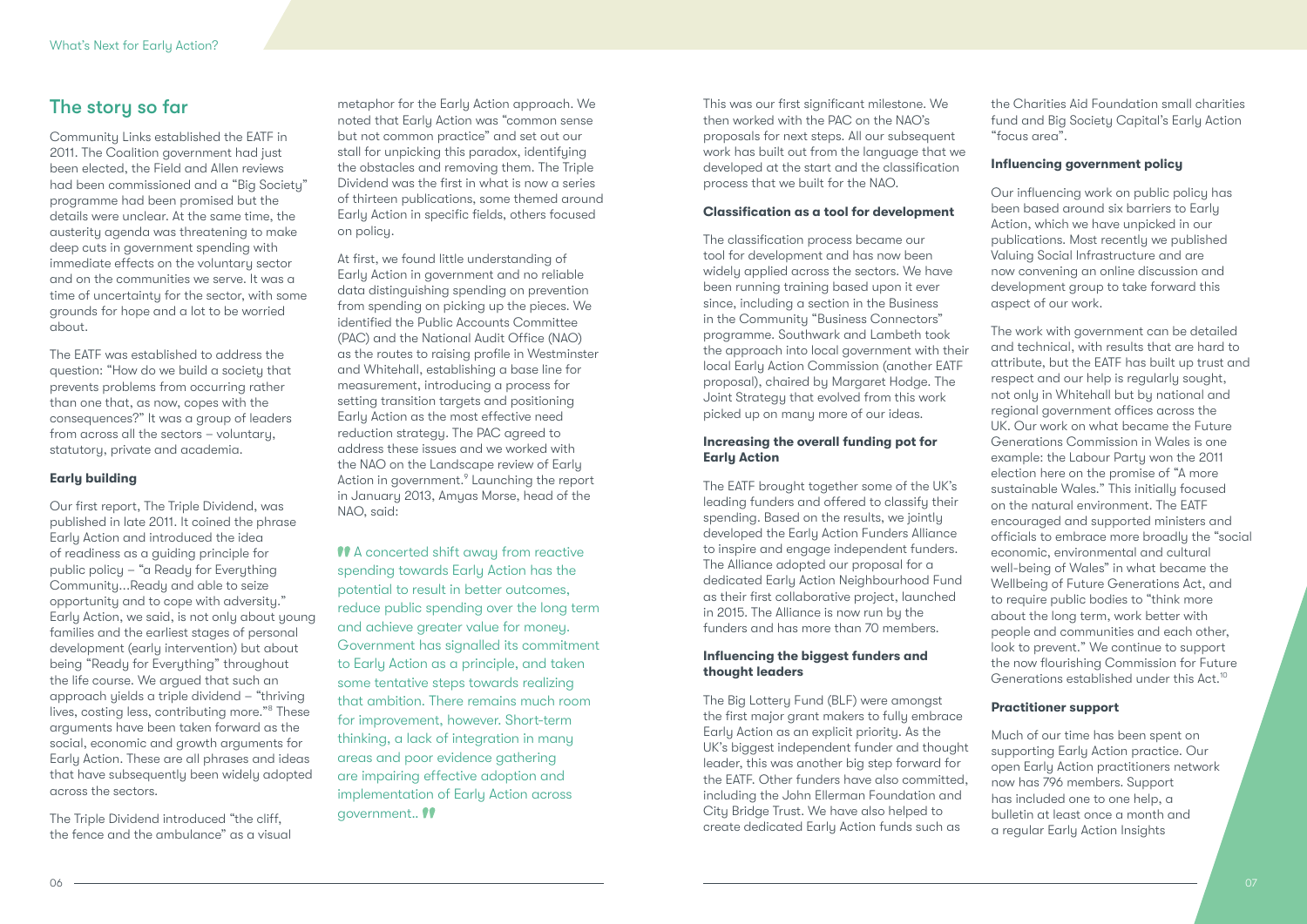events programme focusing on Early Action in specific sectors and led by successful practitioners. Many of these organisations have also been featured in our online Gallery of Case Studies and some spectacular trailblazers have emerged from this work.

# Early Action practitioner network audit findings

In July 2018, we set out to audit the Early Action practitioners network. We aimed to assemble a better picture of who our members are, where they are working, and what kinds of work they do. We also wanted to find out what additional support they need to implement Early Action programmes.

From the network mailing list, we identified 385 organisations; four Lords; four MPs; and one former MP. The other members were from the same organisations or used personal email addresses, which meant we could not trace what organisation they were associated with, if any. Most of the organisations were part of the voluntary sector (184), with a significant minority in the public (68) and private sectors (61). The pie chart below provides a full break down of tupes of members:

The audit had three elements. First, we reviewed the membership mailing list of 796 members, gleaning information from their websites. We then sent a survey to all members asking about their work and what additional support and training they needed to implement EA programmes. Fifty-eight members completed the survey. Finally, we completed telephone interviews with six organisations to do a "deeper dive" into the barriers to implementing EA programmes and how the network could help organisations overcome these barriers (see Annex 1 for the geographic breakdown of the interviewees). We chose interviewees who had not completed the survey in order to reach more people. They included one commissioner, one private funder, and four voluntary organisations of various sizes. Furthermore, we chose interviewees who had experience implementing Early Action programmes in order to strengthen our insight into existing working practices and barriers.

#### **The membership**

We asked survey respondents what thematic areas they worked on, allowing them to select more than one category. The most common topics were health and wellbeing (81%); poverty and disadvantage (67%); community development and cohesion (67%); social impact and change (67%); and young children and families (64%). We also asked them which areas they run EA programmes in (though 18% of organisations did not run EA programmes), and the answers mirrored the areas they work in: 69% implemented EA programmes in health and wellbeing; 52% in community development and cohesion; 48% in young children and families; and 41% in poverty and disadvantage.

### **Location**

Through our review of the mailing list, we found that nearly 60% of the member organisations are headquartered in London (229). However, 174 of these also worked in other parts of England, the UK or internationally, according to their websites. The other organisations are headquartered around the UK, with the second highest concentration in Scotland (24), the third highest in southeast England (23), and the fourth highest in Wales (22).

#### **Survey respondents**

We then conducted the online survey to find out more about our members and their needs. We received 58 survey responses: 37 from organisations and 21 from individuals not affiliated with an organisation on the Early Action practitioners network. The respondent organisations were largely from the voluntary sector (73%), with 16% from the public sector, 8% from the private sector, and 3% from the academic sector.

A large minority of the respondent organisations work across the UK (37%). Below is a full breakdown of where the respondent organisations work:

#### **Thematic areas of work**

#### **Where participants work**



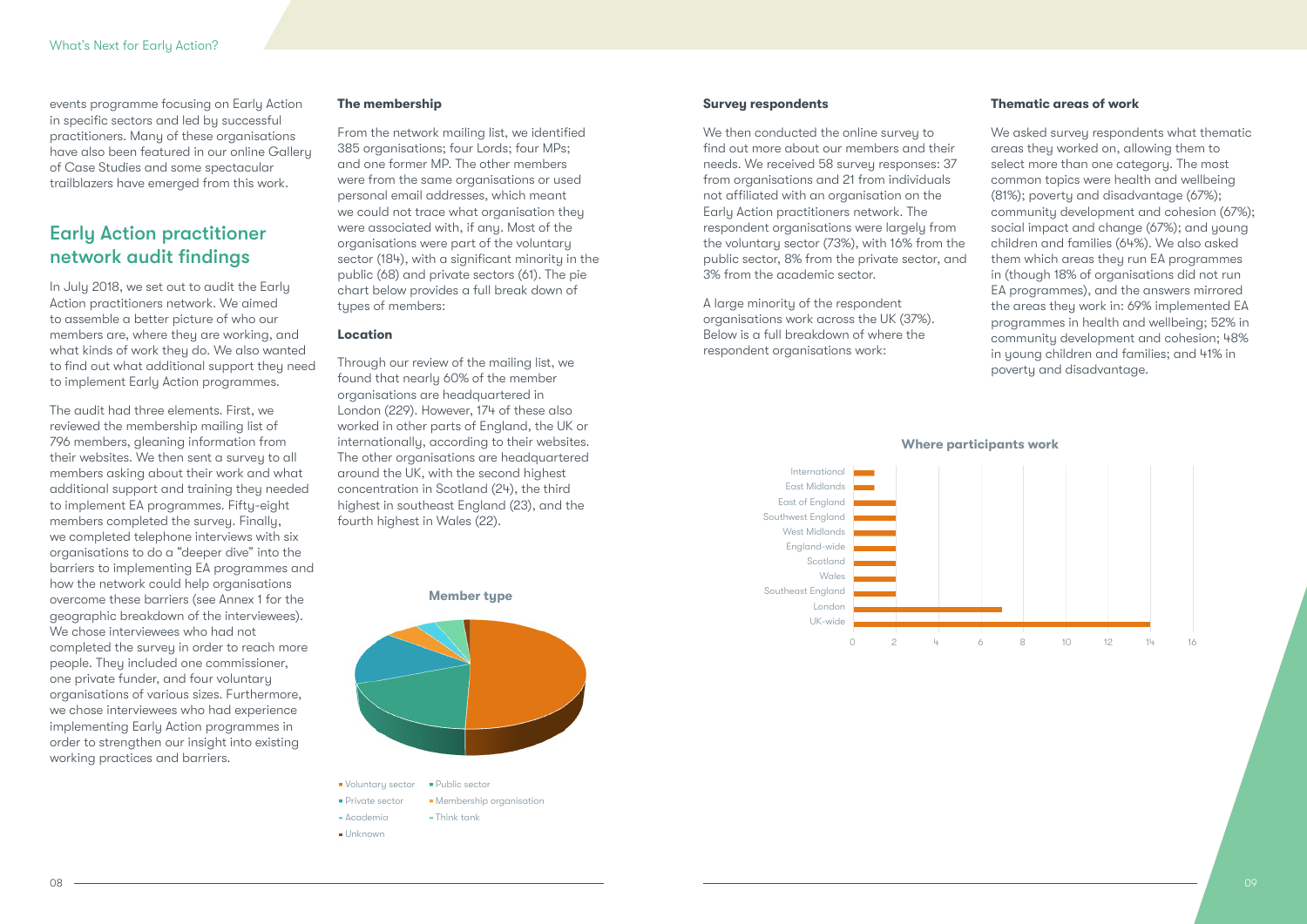#### **Barriers to implementing EA programmes**

We asked survey respondents to tell us about the barriers they face to implementing EA programmes. The question included five choices and allowed respondents to pick multiple options, as well as adding their own barriers in an "other" option. The most common barrier, chosen by 31% of respondents, was lack of a strong evidence base to back up specific EA interventions. The second most common barrier, cited by 25% of respondents, was that they were too busy dealing with urgent problems to start working further upstream. These barriers were not preventing them from implementing Early Action (as noted in the previous section, most were doing some Early Action work); however, these barriers prevented them from being as effective as they wished to be. The full results are displayed below.

In the "other" section, people talked about the need for a shift in thinking to EA principles among partner organisations, funders and service users. In particular,

participants noted that this required a commitment to long-term thinking and funding.

These findings were echoed in the qualitative interviews. Interviewees said that the lack of evidence for specific types of EA interventions meant that they struggled to convince governments to allocate funding to EA work. They said that neither public nor private funders were willing to offer the necessary funding to implement a comprehensive EA approach, which can take many years.

The qualitative interviewees agreed with the survey respondents that they did not always have the resources to run EA programmes in addition to the crisis work they were doing. This was especially true of legal organisations, who said that their staff did not have the skills and/or the time to do EA work. In cases where they had implemented EA projects, they had to train staff and support them to change their approach and way of working.

> We also asked the survey respondents and qualitative interviewees what types of support they would like, beyond training. The survey respondents were asked specifically if they would be interested in a geographic or thematic network. 57% said they would like to be part of both kinds of networks. In the



We are planning an EA training programme for members (this will be discussed in the next section) and we also asked our members what training sessions they would like. Again, participants were allowed to pick multiple options and add their own suggestions in an "other" section. 58% expressed interest in training sessions on making the case for EA programmes; 56% wanted training in how to design an EA programme/service; and 42% wanted training in how to write an effective EA funding bid. Other training requests included how to combine EA work with crisis resolution and how to obtain staff buy-in when implementing EA programmes.

The qualitative interviewees suggested additional topics. All of the interviewees were already implementing EA programmes (or, in the case of the funders, working with organisations implementing EA programmes). They requested training in how to monitor and evaluate an EA programme, which directly relates to the need to evidence EA programmes discussed in the barriers section above. They also requested training to create a culture shift toward EA, both amongst funders and leadership as well as amongst staff in their own organisations. One interviewee noted, however, that staff should not be trained in EA unless they have the resources in place to implement what they have learned. Otherwise the training will be a wasted opportunity. Small voluntary organisations noted that any training would need to be free and nearby, as staff could not spare a whole day to travel to a session in London or another large city.

"other" section, many of the organisations identified the need to partner with other organisations for funding bids and EA campaigns; they noted these partnerships could be issue-based or geographically focussed. In the survey and the survey and qualitative interviews, representatives of organisations in Wales and Scotland both expressed the need for a network of EA organisations in their areas. Therefore a geographic network might be most appropriate for those nations.

The qualitative interviewees were also equally interested in geographic and thematic networks, with the potential to form partnerships for funding bids through these networks. They also expressed interest in sharing good practice and peer learning. They noted that the newsletter is a useful resource for sharing best practice but they would also like to meet with other organisations implementing EA programmes. They also requested short materials on EA, such as videos and fact sheets, to share with funders and local government. They felt that these materials would be better received than longer documents.



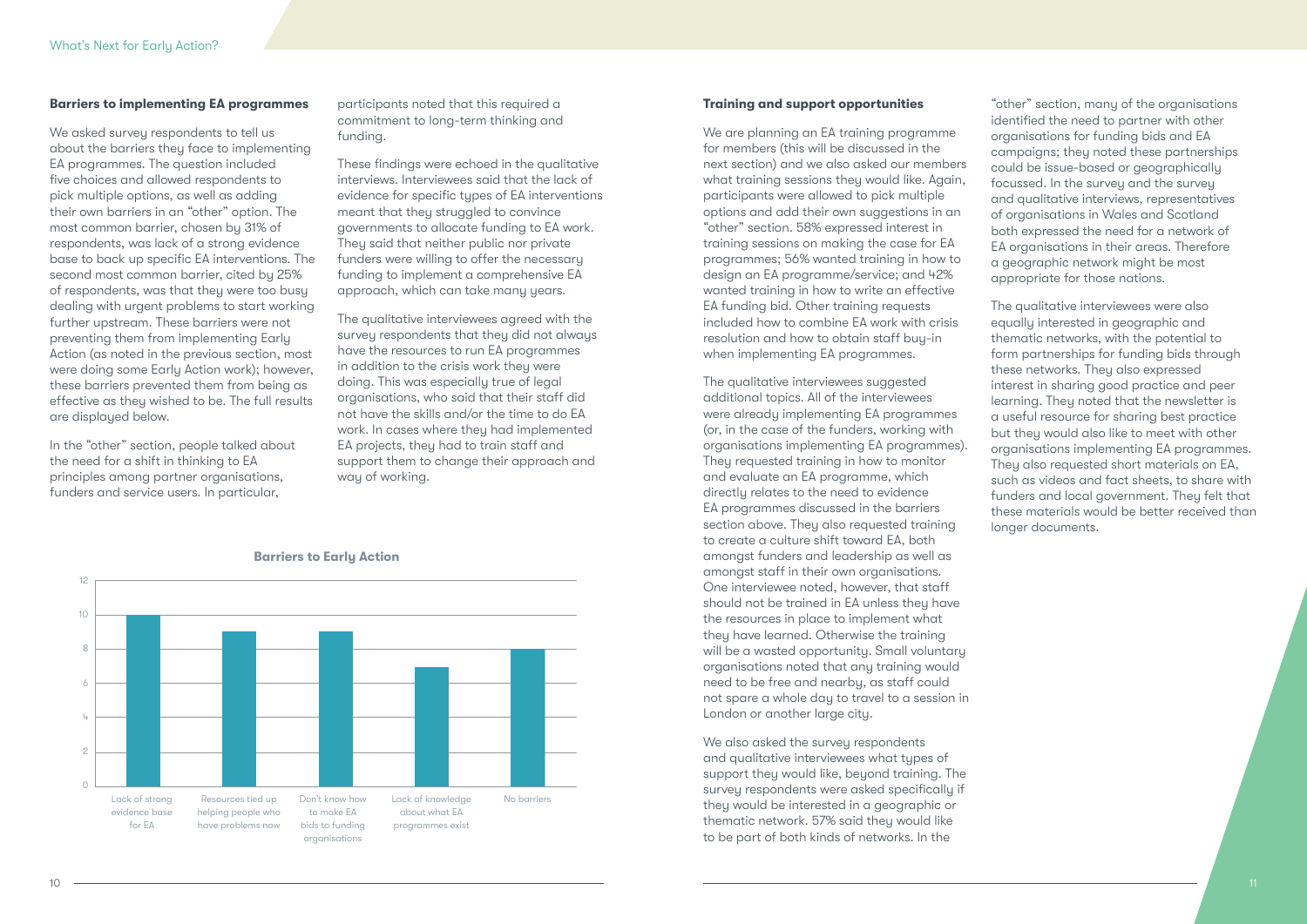#### 12 13

# What's next?

With the kind support of the BLF, in the next phase the EATF will therefore focus its efforts on the following areas:

#### **Practice development and training programme**

Between now and March 2021, we will work with our Early Action practitioner network and partners around the UK to further develop Early Action practice. Based on the findings of our network audit, the EATF is now working to develop an Early Action training programme, initially to be targeted at voluntary organisations in the practitioner network. The training will respond to the needs of these organisations by focusing on: how to build an evidence base and make a stronger case for Early Action; how to monitor and evaluate Early Action programmes; how to develop funding applications for Early Action programmes; and how to develop an action plan for working "one step sooner." As far as possible, this training will be provided at a range of locations around the UK, with a focus on regions with a high concentration of network members (e.g. Scotland, Wales, North West England, West Midlands). We think some aspects of our learning, and of the Early Action training, may be applicable beyond the UK. We will explore the potential for extending some of this work to international audiences.

This training programme will be supplemented by continuing open Insight events, Business Connectors training, and ad hoc support to Early Action practitioners. We will also continue our current efforts to build our gallery of best practice case studies, further grow our practitioner network and publish the monthly Early Action Bulletin.

#### **Influencing policy and working with government**

The work of the EATF has been entirely collaborative. It has built on the experience, knowledge and skills of those already in the field and has used these resources to develop original thinking on the barriers and obstacles. We will continue to develop ideas that are new to the UK; as before, some of these will draw on good practice from other fields or from elsewhere in the world. We will maintain a programme of two publications a year, sharing and developing these ideas at appropriate events to disseminate and promote them.

A newly reconstituted EATF will support this work with the aim of influencing local and national government policy at a high level. Responding to feedback from our network members, the membership of the EATF will reflect a more effective balance between London & the South East and the rest of the UK.

Ultimately we are not simply seeking to add projects at the margins but to change systems, cultures and conventions. It is essential that we bring national and local government agencies with us on this journey. We have built a strong reputation in Whitehall and will seek to maintain it with challenging ideas that carry the support of our cross-sector network. However, we will also seek to expand our existing contact base and develop opportunities outside of the South East. This means that the EATF will not only continue to work with central government and the Greater London Authority to encourage a shift towards prevention in policy, but will also increasingly look to work with local authorities, devolved powers in Cardiff and Edinburgh and Combined Local Authorities across England.

#### **Early Action network development**

Training will be supported by a greater level of ongoing member support and efforts to develop the regional presence of our Early Action practitioner network. Working with local partners in Scotland, Wales, the West Midlands, North West and North East England, and continuing our work in South and Southeast England, the EATF aims to develop a network of regional Early Action hubs that can disseminate the benefits of Early Action locally and begin promoting a decentralised, polycentric shift towards upstream investment.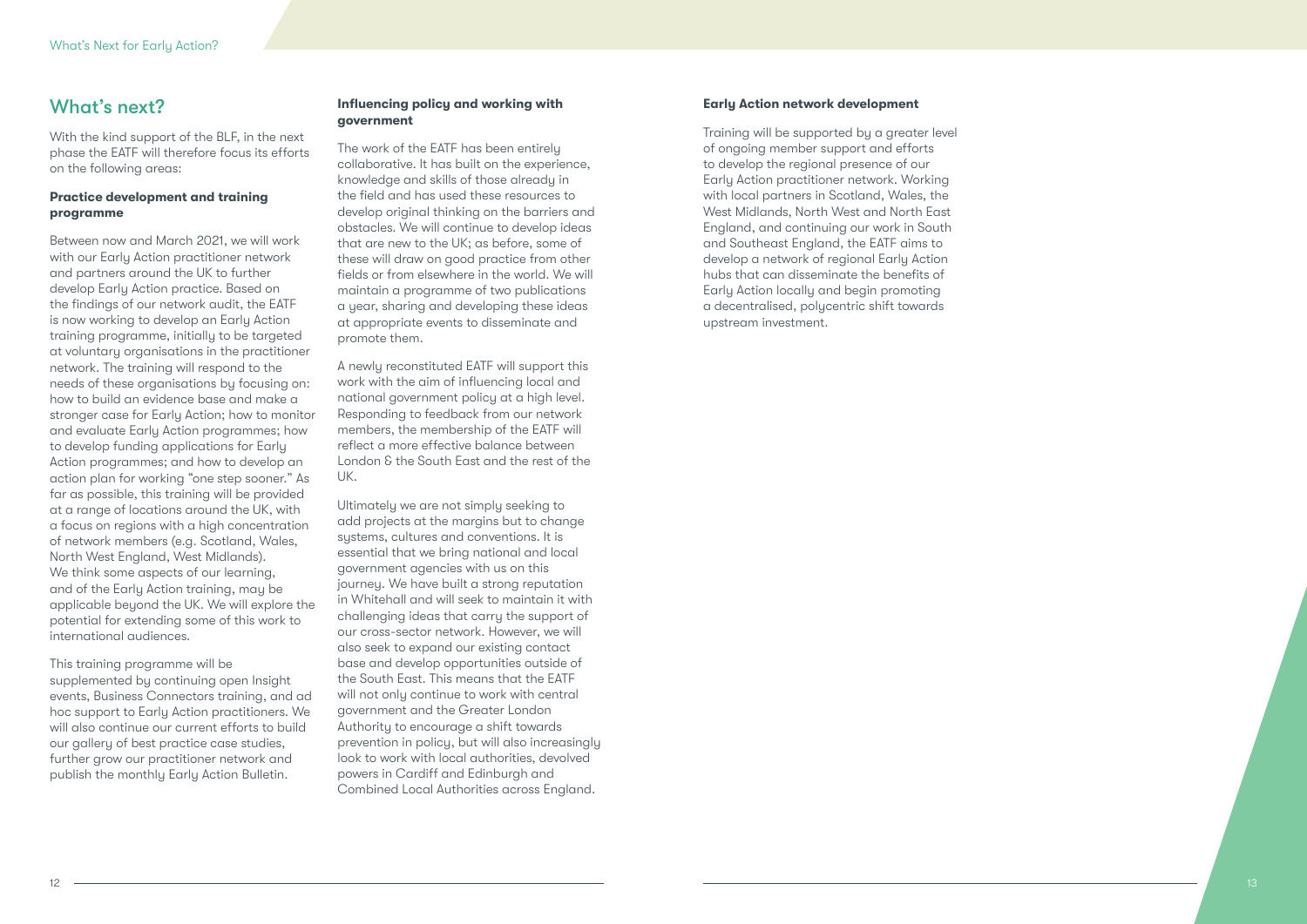# References

The Early Action Task Force has published a range of reports on Early Action, some of which are cited in this report. All of the reports are available at www. community-links.org .

- 1. BritainThinks (2018) *Early Action research*, unpublished.
- 2. Hancock, Matt (2018) *My priorities for the health and social care system*. Available at: https://www. gov.uk/government/speeches/matt-hancock-mypriorities-for-the-health-and-social-care-system
- 3. HM Government (2018) *Serious Violence Strategy.* Available at: https://www.gov.uk/government/ publications/serious-violence-strategy
- 4. Mayor of London (2018) *Mayor's Young Londoners Fund*. Available at: https://www.london.gov. uk/what-we-do/education-and-youth/younglondoners/mayors-young-londoners-fund
- 5. *The Guardian* (2018) "Theresa May pledges end to austerity in Tory conference speech." Available at: https://www.theguardian.com/politics/2018/ oct/03/theresa-may-conference-speechambasts-labour-as-she-calls-for-tory-unity
- 6. HM Government (2018) *Civil Society Strategy*. Available at: https://www.gov.uk/government/ publications/civil-society-strategy-building-afuture-that-works-for-everyone
- 7. Institute for Public Policy Research (2018) *Prosperity and justice: A plan for the new economy*. Available at: https://www.ippr.org/ research/publications/prosperity-and-justice
- 8. The Early Intervention Foundation published a similar review of progress against the Early Intervention agenda, which is primarily focused on the needs of children and young people. Early Intervention Foundation (2018) *Realising the Potential of Early Intervention*. Available at: https://www.eif.org.uk/report/realising-thepotential-of-early-intervention
- 9. National Audit Office (2013) *Early Action: Landscape review*. Available at: https://www.nao. org.uk/report/early-action-landscape-review/#
- 10. Future Generations Commissioner for Wales (2015) *Well-being of Future Generations (Wales)*  Act 2015. Available at: https://futuregenerations. wales/about-us/future-generations-act/

# Annex 1: Where each qualitative interviewee is based